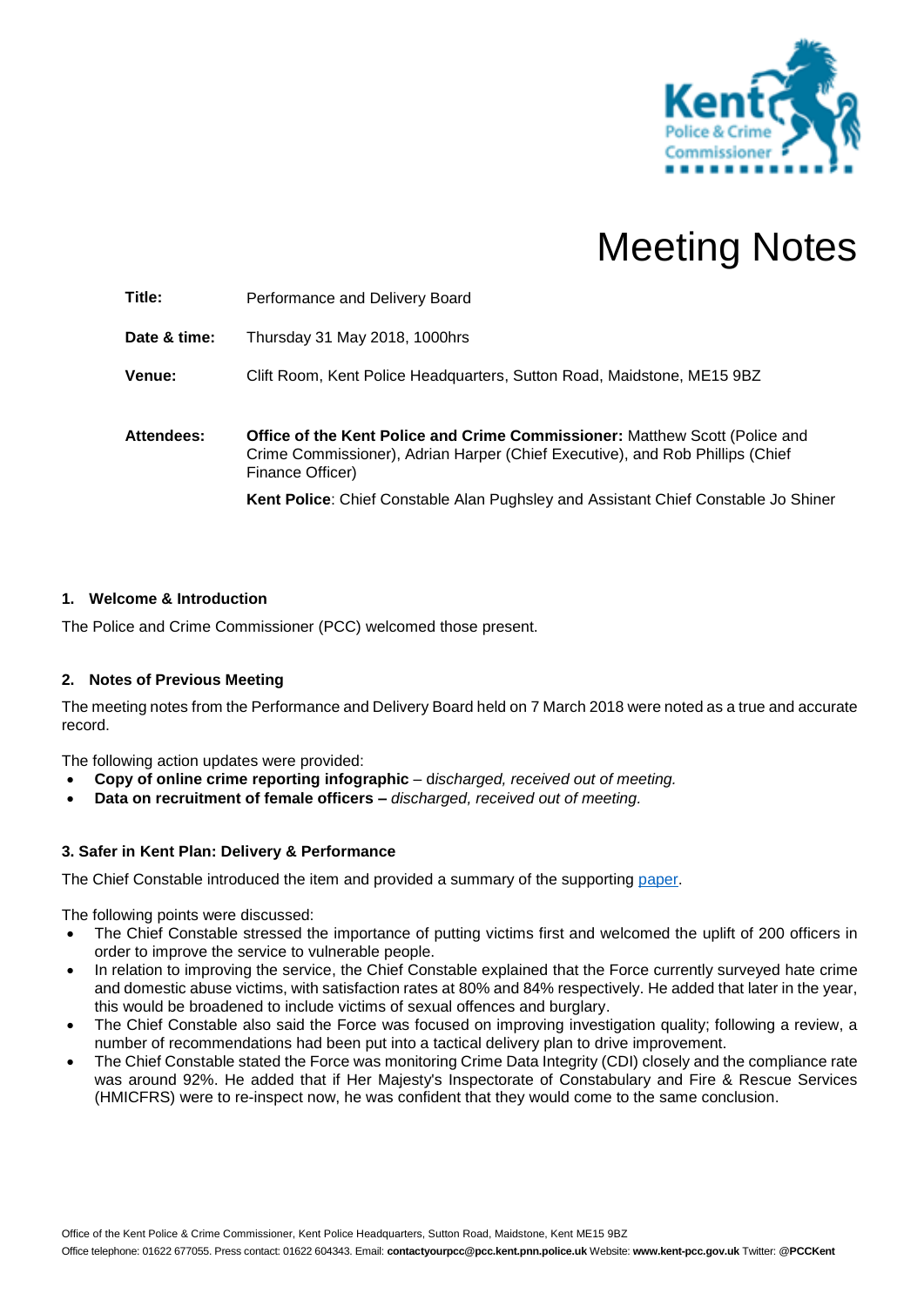## Putting Victims First

- The PCC said the next meeting would be a year on from the implementation of New Horizon and asked when the post implementation review was due. The Chief Constable stated there was some flexibility, however it was expected between 12 and 19 June. He said the Force had been proactively addressing issues since implementation rather than waiting for the review. The Chief Constable added that once the review had been considered by Chief Officers, he would ensure the PCC was briefed appropriately.
- The PCC asked how the Force was measuring success in relation to New Horizon. The Chief Constable stated there were some good narrative examples from victims that the Force had engaged with, information and data would be analysed, and the experiences of officers and staff would also be taken into account. Furthermore, a Chief Superintendent had been tasked to conduct an independent review of the current performance framework and identify areas for improvement. In summary, the Chief Constable said that a mix of existing and new data, as well as contextual narrative was being used to continuously monitor New Horizon performance.
- Focusing on CDI, the PCC stated that it was good to see an improvement of 9% since last year's inspection and asked whether the Force understood the failures. The Chief Constable said that significant analysis had been conducted; this found there were occasions where one crime report had been created for an incident, but there should have been multiple reports linked to multiple offences. He stated that victim's received a quality service and suspects were dealt with appropriately; it was purely administrative errors in most cases. The PCC sought confirmation that all victims were safeguarded and offences properly investigated; the Chief Constable confirmed this was the case.
- The PCC stated that most forces had been impacted by HMICFRS changing the crime recording assessment.
- The PCC asked if the Chief Constable was confident that 92% was an accurate CDI picture. The Chief Constable stated that he was as confident as he could be; he added that the internal auditors had received training from the HMICFRS auditors and there was continuous accuracy dip checking.

# Fighting Crime and Anti-social behaviour (ASB)

- The PCC was pleased to note that ASB incidents had reduced, but asked if this was due to 101 performance and the fact people were having difficulty getting through. The Chief Constable stated there was no evidence that 101 performance was suppressing ASB reporting. He added that people were going online to report or to obtain advice instead of calling 101.
- The PCC asked about ASB levels in coastal areas; the Chief Constable said there had been just over 37,000 incidents recorded in total, with approximately 7,500 in coastal areas.
- Noting the partnership approach to tackling ASB, the PCC asked about evidence of other partnership-working. The Chief Constable stated that PCSOs working within Community Safety Units were key because they coworked with partners regularly. He added other examples included joint intelligence meetings every morning to discuss matters such as ASB, and Local Authorities investing in ASB officers to deal with the issue. Assistant Chief Constable (ACC) Shiner explained that dynamic tactical meetings with partners took place to understand the issues and drivers of ASB and how to address them, for example around repeat offenders and victims.
- Highlighting the pilot to merge Tunbridge Wells and Tonbridge & Malling Local Policing Team's, the PCC asked if it had concluded and whether there would be an evaluation. The Chief Constable stated that the pilot had ended on 16 May 2018 and the evaluation was being managed by the local Chief Superintendent. He added that the evaluation would be presented to ACC Shiner in due course to determine next steps.
- The PCC asked how much training Investigation Management Unit (IMU) staff received prior to starting in post due to their impact on day-to-day policing. The Chief Constable explained that they received 6 weeks training in the classroom understanding systems, processes and how to investigate crime, including mandatory national investigation training. They then spend 3 weeks investigating crime 'live time', speaking to members of the public in a controlled environment with strict supervision. Following this they spend a week investigating crime whilst supervised by a 'buddy' with set proportions of crime reports checked for quality. He added that the 10 weeks were intensive but necessary and of a high quality. The Chief Executive asked if the checking of crime reports included crime data accuracy; the Chief Constable confirmed this was the case.

## Tackling Abuse, Exploitation and Violence

- In relation to violent crime, the Chief Constable explained there were 55 different crime types within three overarching categories; violence against the person (VAP), sexual offences and robbery. He added that whilst the majority of violent crime was categorised as 'violence against the person', 70% involved no physical injury.
- In reiterating this, the PCC stated that since the majority of violent crime resulted in no injury it painted a confusing picture; he also questioned how the public could have confidence in the statistics if the crime types were so broad and changed over time.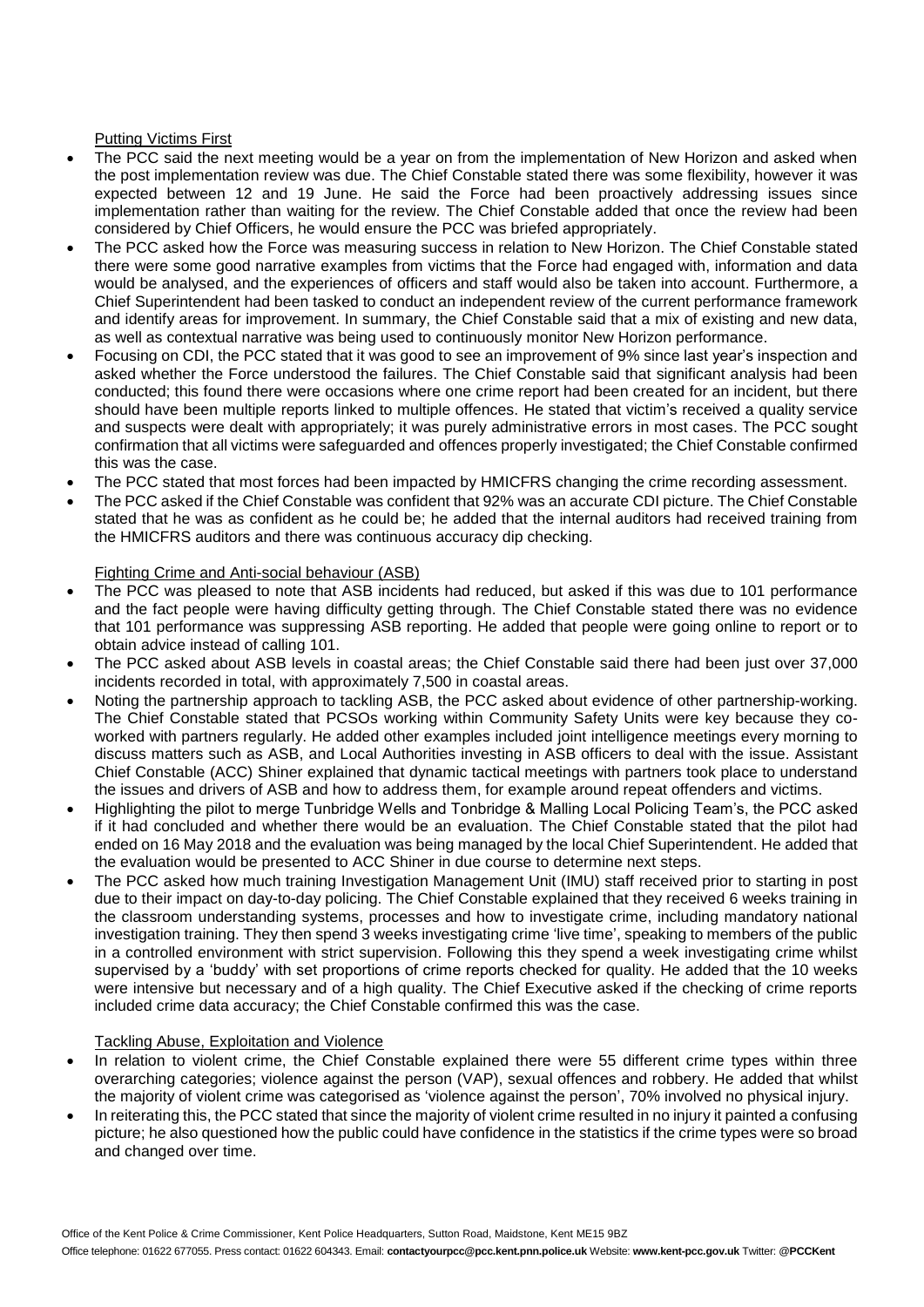- The PCC asked how the Force could reassure the public that Kent was a safe place to live and visit and that crime was being tackled. The Chief Constable agreed that the crime types were confusing, but explained that each incident reported to the Force Control Room (FCR) was subject to a threat, risk and harm assessment at an early stage to determine the response and level of resource required. He added that he was confident the Force dealt with all crimes in an appropriate way.
- In relation to the other 30%, including the more serious crimes, the Chief explained that these were tackled by dedicated Force and Division resources that deal with serious and organised criminality.

## Combating Organised Crime and Gangs

- The PCC asked to what extent county lines was a London problem which manifested itself in Kent. The Chief Constable confirmed it was primarily a London-based problem manifesting in Kent due to proximity, demographics and organised crime. Nationally, the Chief Constable said there were just over a 1,000 county lines and most evolved from major cities including London; in Kent there were 48 county lines involving 150 individuals. He added that as a large county, bordering some London boroughs and with three arterial routes (M2, M20 and A21), London gang members were travelling to Kent, however the Force was making it as hostile as possible by disrupting their activities through lawful, fair and robust means.
- The PCC asked about the role of partners in combating organised crime and gangs. The Chief Constable explained that in each district there were Organised Crime Boards through which the Force and relevant partners worked closely to maintain a sustainable approach. He said that there were strong working relationships with housing, mental health and education to raise awareness in schools, and whilst there was more to do, the joined up partnership working in this area was some of the best he had seen. ACC Shiner reinforced that partnership working was key in understanding how much a person was an offender and/or a victim to be able to use the right tools at the right time to safeguard or prosecute.

#### Provide Visible Neighbourhood and Effective Roads Policing

- In relation to firearms officers, the Chief Constable said the Force expected to be at establishment once all the initial firearms courses had been completed, albeit the Force was effective with the current number. He also stated that the Force would not lower the standard in order to achieve the required number of officers.
- The Chief Constable then explained the structures around mutual aid and gave the example of an incident at Blake's Night club in Dartford which was initially treated as a terror attack. He said the response from Kent, Essex and the Metropolitan Police had reassured him that policing was in a good position to deal with any potential future threat. He added it had been expertly led by ACC Shiner. ACC Shiner stated the response was seamless from all neighbouring counties.
- The PCC highlighted a report written by the National Firearms Lead, Simon Chesterman recommending the routine arming of more officers. He asked the Chief Constable's position on this. The Chief Constable stated that his position had not changed and whilst he appreciated recommendations came from the centre, he had autonomy locally. He explained the Force had a very sophisticated strategic assessment around threat, risk and harm, and it was this that informed his decision making with regards the number of firearms officers. He said British policing was the envy of the world and this was partly down to the fact officers were not routinely armed; the Chief Constable and the PCC agreed this would fundamentally affect the relationship between the public and police. The Chief Constable stated he would do everything he could to protect his officers, for example the implementation of spit hoods, but this did not mean officers needed to be routinely armed.
- The PCC stated some forces were looking to increase the number of officers carrying a Taser and wondered what that might look like in Kent. The Chief Constable said he was more comfortable with Taser because it was a less lethal option and not a firearm. He explained that based on threat, harm, risk and coverage across the county, the Force would increase the number of officers carrying Tasers in the next 12 months. He added that he would like more officers carrying Tasers in each team 24/7, and more available in specialist teams. The Chief Executive asked whether the Force had the capability to train the additional officers to the required level. ACC Shiner stated that officers wanted to be trained and skilled in using a Taser and she was confident the training school had the capacity and capability.
- Focusing on the recently agreed PCSO powers, the PCC noted that the pilot for issuing a fixed penalty notice for parking in a restricted area outside a school was due to commence in June 2018, but the school holidays started a month later. He asked if the Force had taken this into account. The Chief Constable confirmed it had been considered and formed part of the training and preparation; the aim was to roll it out in September subject to evaluation of the pilot.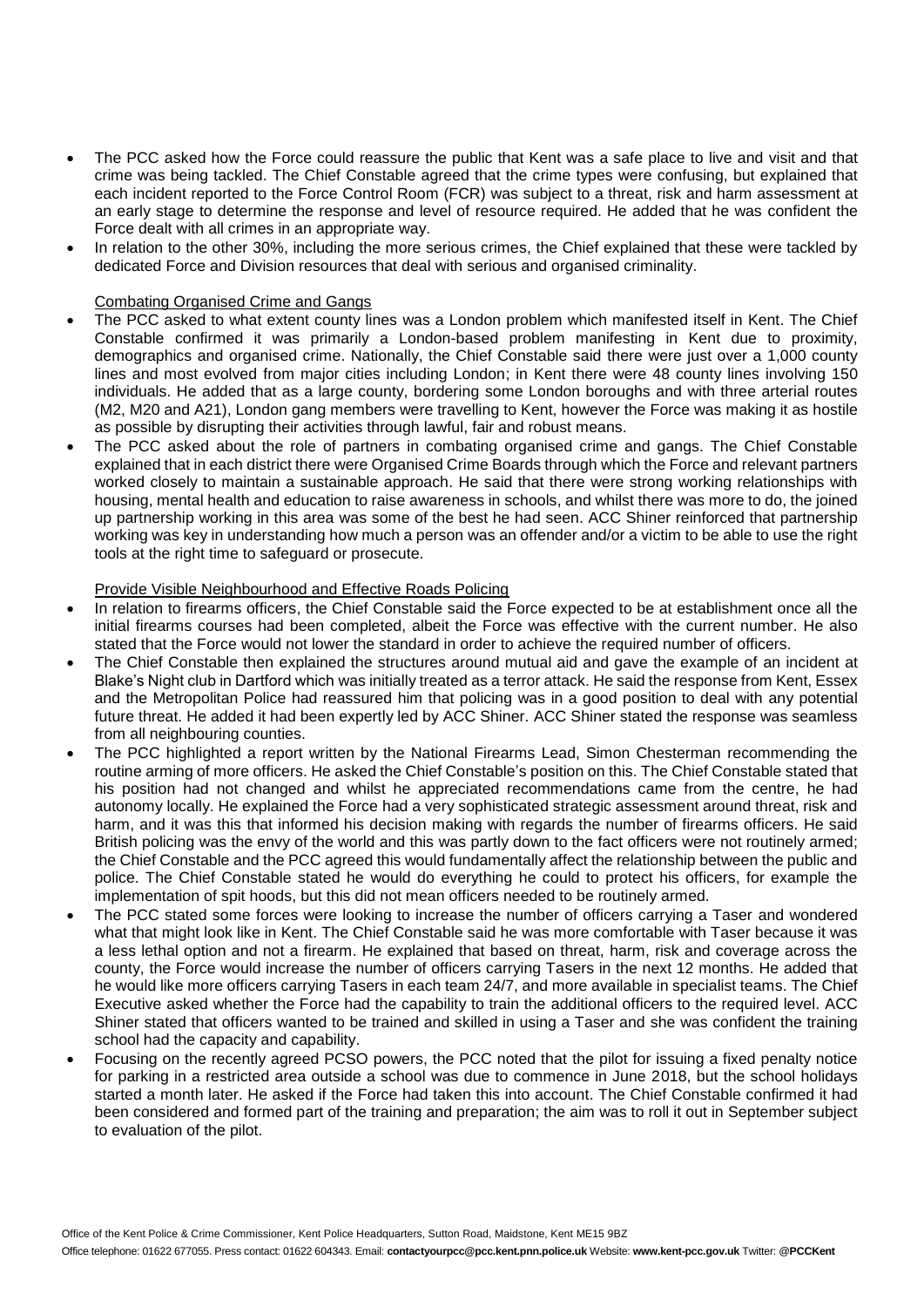#### Delivering an Efficient Service

- The PCC recapped from the last meeting: 38% of 999 calls had an 'immediate' grading and 55% had a 'high' grading. He asked what analysis had been undertaken to categorise 101 calls in the same way as 999 calls to better understand why the public were using 101 when alternative methods of contact were available. The Chief Constable stated there was significant on-going work to understand the narrative, including a review to better understand the nature of 101 calls. He said the Force had previously conducted something similar to better understand demand and this had resulted in the review of 84 strands of work; some elements of which were now available as self-service functionality via the website.
- The PCC asked if there were any internal issues impacting on the FCR's ability to answer calls. The Chief Constable stated high turnover and retention of staff was having a negative impact. He said many FCR staff go on to apply to be PCSOs or officers, so the Force was working hard to manage this more effectively.
- Focusing on E-BIT, the PCC asked if the Force were capturing victim satisfaction and what it looked like. The Chief Constable stated it was limited because the primary focus of victim satisfaction surveys was rape, hate crime and domestic abuse; however, when the survey team had capacity the Deputy Chief Constable would task them to survey E-BIT victims in order to better understand the impact. The PCC stated that whilst victim satisfaction was positive in those areas measured, he did not want the Force to lose momentum in other areas as this could have a negative impact and create risks.

#### **4. Mental Health and Policing**

ACC Shiner introduced the item and provided a summary of the supporting [paper.](https://www.kent-pcc.gov.uk/getmedia/88ca9217-7450-41ed-8991-86653fbae168/310518_MH-Policing.pdf)

The following points were discussed:

- ACC Shiner summarised the work invested in mental health, including: partnerships, demand, street triage and section 136 detentions. She said it was a focus for the Force and significant pressure was being placed on other appropriate agencies to ensure those with mental health issues received the right help. She added that there was on-going work in relation to repeat presenters to help prevent them coming to police attention.
- The PCC asked if the demand, with regards to mental health, was still around the 30% figure. ACC Shiner said it was very difficult to quantify; when officers were deployed to mental health incidents, the log was not always tagged correctly. She stated that suspects booked into custody were asked if they were suffering from any form of mental ill health and approximately 47% stated 'yes'. The PCC suggested it may be useful to analyse this data and compare with prisons where it was reported that well over 50% of detainee's experienced mental ill health. ACC Shiner added that the figure was still around a third of police time.
- The PCC stated the police were often seen as the first resort rather than the last and wanted to know how developed partnership working was with regards to mental health. He asked why more people with mental health issues were coming to Kent Police's attention and whether it was due to increased awareness or greater pressure on partners. ACC Shiner stated it was a combination of both, but work was underway to better understand the detail around why more people were coming to police attention and how they were dealt with. She added that there was progress in terms of the joint strategy, street triage and alternative places of safety. However, work was required to continue delivering partnership solutions with the appropriate agencies taking the lead.
- The PCC commented that following the Force being the first to have a joint strategy with the Mental Health Trust, the National Police Chiefs Council were looking to create a national strategy; he wondered if there had been a positive impact from the joint strategy with Kent and Medway Partnership Trust. ACC Shiner confirmed there had been, particularly with regards to working relationships, robust processes to support referral to partners, and the provision of joint training; however, further work was still required to ensure the right agencies helped those with mental ill health. She added it was a work in progress, but was robustly led.
- The PCC asked about the mental health training new recruits received. ACC Shiner stated the national syllabus entailed a one day input during their initial 19 weeks training, with on-going continuous training upon completion. She said the training consisted of an understanding of various mental health conditions and how to recognise them; how to use communication in order to de-escalate situations, and raising awareness of other partners and agencies. She added that officers also had access to an App via their mobile device which provided information on facilities such as crisis cafés within the local area, including location, opening times and services available.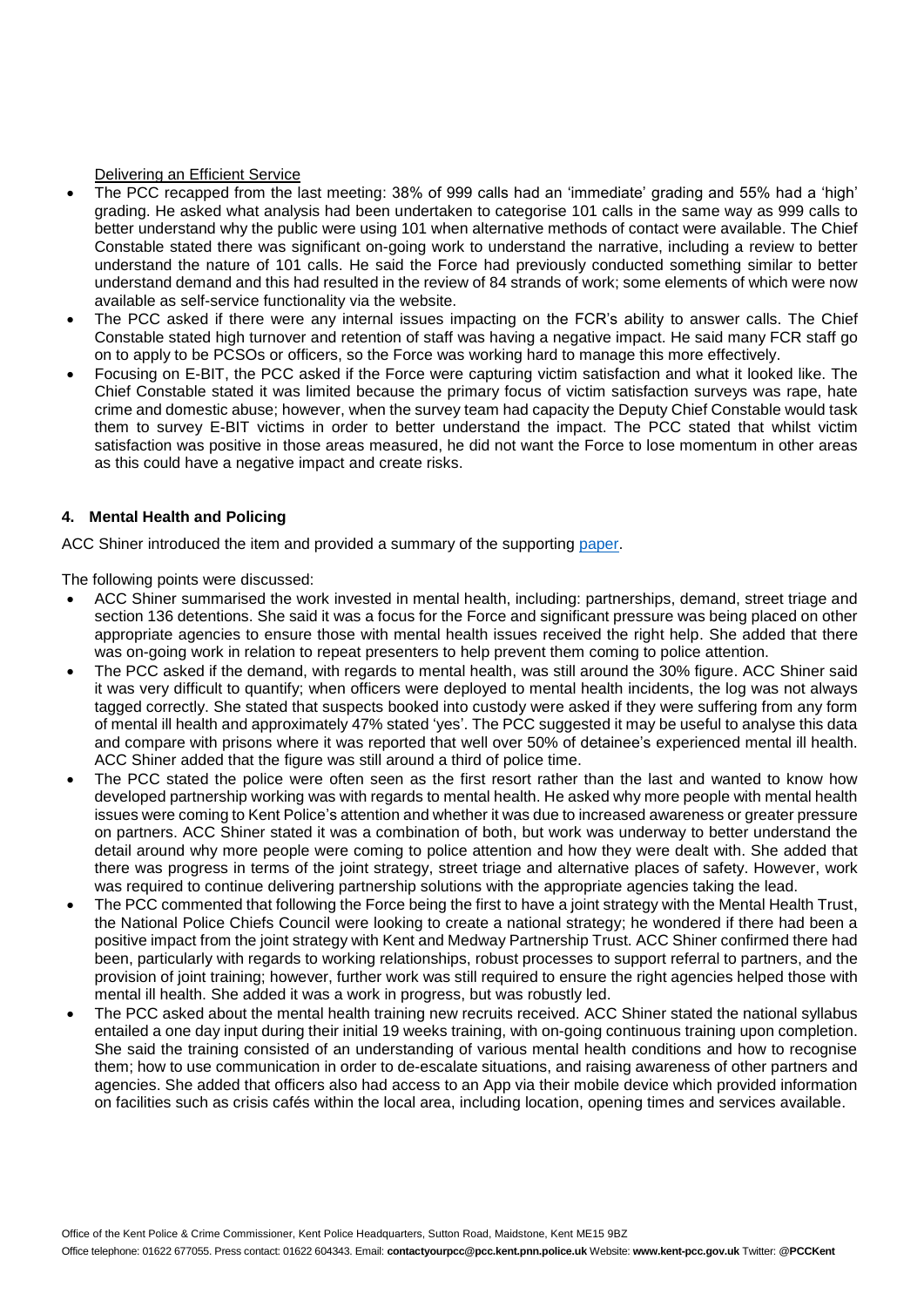# **5. Inspections, Audits and Reviews**

The Chief Constable introduced the item and provided a summary of the supporting [paper.](https://www.kent-pcc.gov.uk/getmedia/2826e831-73da-46ee-90ef-804e3cde6c12/310518_Inspections.pdf)

The following points were discussed:

- The Chief Constable stated HMICFRS graded Kent Police 'Good' overall for Effectiveness, and praised the Force on implementing a new policing model which focused on vulnerability.
- Furthermore, the Chief Constable said that Kent Police, albeit not involved in some HMICFRS national thematic inspections, would always act upon any recommendations made.
- The Chief Constable reported that the Force had set up a new 'Joint Kent and Essex POCA Board' to manage the governance of the POCA process from start to finish.
- In relation to the internal Force Inspectorate, the Chief Constable advised that they were planning to conduct ten thematic inspections during the coming year, including rape, hate crime and child protection.

## **6. People**

The Chief Constable introduced the item and provided a summary of the supporting [paper.](https://www.kent-pcc.gov.uk/getmedia/0c43c566-40d0-4cba-aeb4-dc5c8e63c6d6/People_31May2018.pdf)

The following points were discussed:

- The Chief Constable stated the strength and establishment position in relation to police officer numbers was the strongest he had seen for some time.
- As a result of the PCC's funding boost for up to 200 additional officers, plus 260 officers to replace those expected to leave, the Chief Constable stated 460 officers in total were projected to be recruited in 2018/19 – bringing the Force up to an establishment of 3,452. In addition, he said it was great news the establishment of 300 PCSOs was being maintained.
- The Chief Constable stated there were 200 applicants for the Investigate First detective scheme, of which 54% were female and 13-14 were from a BAME background.
- The PCC highlighted the data showed 3,240 officers, but said he understood this was a snapshot and the Force expected to reach establishment by 31 March 2019. The Chief Constable confirmed this was correct.
- The PCC asked the Chief Constable if he was confident the Force would be able to recruit the additional 200 officers. The Chief Constable stated he was confident because in his view it was one of the best recruitment campaigns he had seen in policing; the fact that the number of applicants per week had increased from 9 to almost 40 was testament to this. The Chief Constable said the standard would not be lowered, and in terms of capability and capacity, the mechanisms were fully in place to support the additional recruitment demand.
- The PCC asked about mitigation should the Force be unable to recruit the number of officers required. The Chief Constable advised that the Director of HR was managing the process and he would ensure the PCC was appropriately briefed outside of the meeting.
- The PCC asked how much money the Force had spent on the recruitment campaign so far and where the money was being spent. The Chief Constable stated he would share the exact expenditure details outside of the meeting. He said the money had been used to raise the profile of the campaign at recruitment fairs and engagements, including the use of appropriate equipment. He added that some funding had also gone into additional resources to facilitate the large increase in applications, and enabling officers to go out and talk to school children about working for the police.

## **Action**

**Force: outside of meeting, provide overview of expenditure on recruitment campaign.**

## **7. Finance**

ACC Shiner introduced the item and provided a summary of the supporting [paper.](https://www.kent-pcc.gov.uk/getmedia/a73ae6db-005b-4455-b583-b6cfbf57ffd5/Finance_31May2018.pdf)

The following points were discussed:

- ACC Shiner stated the finances were in good order, albeit the Force would face some difficult challenges within the next few years.
- Focusing on overtime expenditure, the PCC asked how this was managed by the Force. ACC Shiner said there was a significant amount of scrutiny that underpinned the management of overtime, including effective management of resources by the Force Resource Unit. She added that a review was underway into police staff overtime; this had specific governance structures in place and was being overseen by the Chief Officer Team.